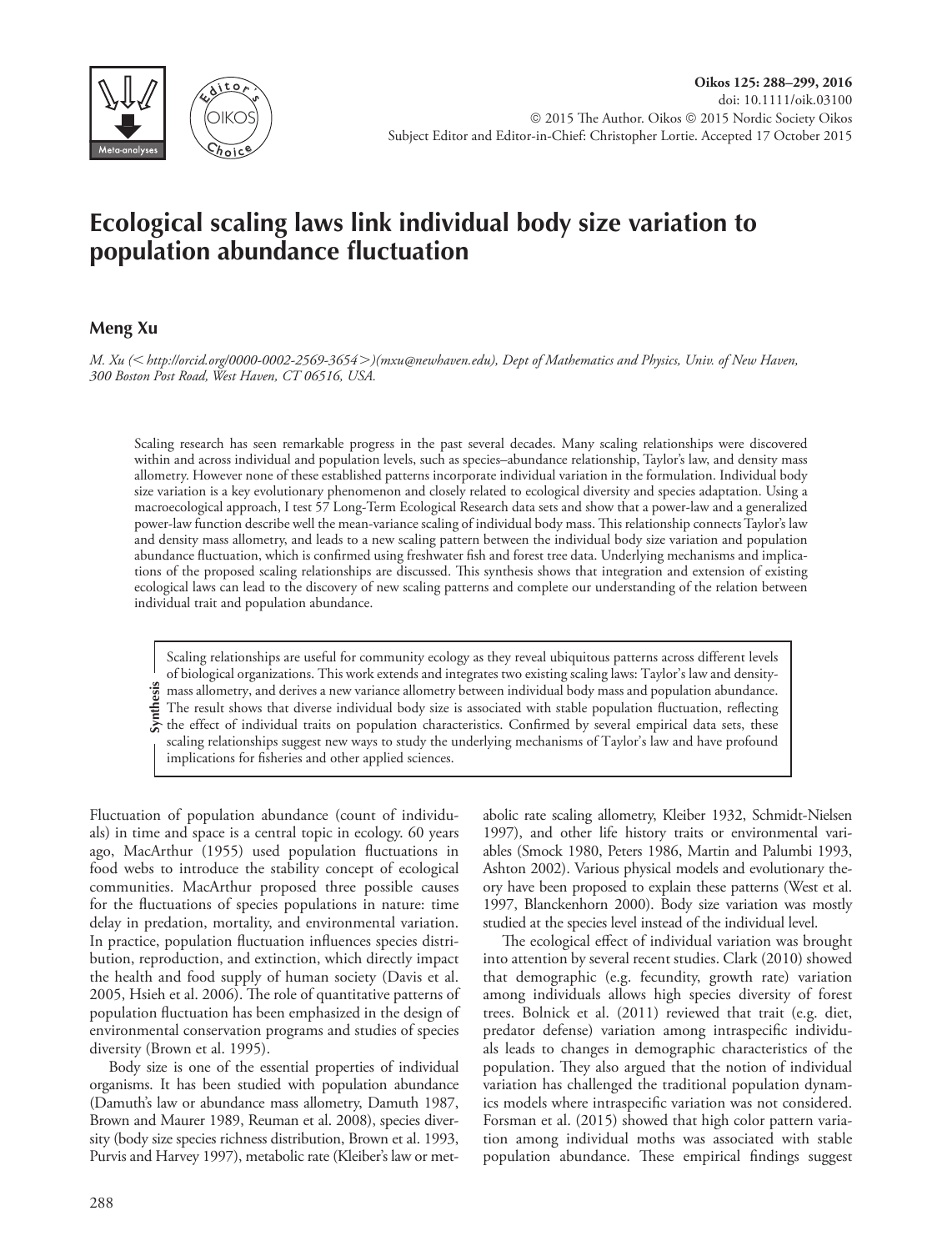that a quantitative framework is urgently needed to facilitate our understanding of individual variation and its relation to population abundance.

On the other hand, ecological scaling laws have been a useful tool to study the interplay between individual body size and population abundance. For example, density mass allometry (DMA) states that the mean population density of a species decays as a power-law function of the average individual body mass. Namely, the bigger individuals are rarer. Marquet et al. (2005) and Cohen et al. (2012) independently proposed, and Cohen et al. (2012) confirmed that Taylor's law (Taylor 1961, [TL]) and DMA can be combined to predict the variance of population abundance as a power-law function of the average individual body mass (called variance-mass allometry [VMA]). In the current work, I tested a mean-variance body mass scaling relationship (called mass allometry [MA]) of individuals, and integrated it with TL and DMA to construct a new scaling pattern between individual body mass variation and population abundance fluctuation (called density mass variance allometry [DMVA]). I tested DMVA using fish data of an African lake and oak tree data from a local forest in Northeast America. The four scaling relationships (TL, DMA, MA, DMVA) are described in Table 1 and its caption.

The idea of individual body mass scaling is not new. Hallgrímsson and Maiorana (2000, abbreviated as HM) studied the relationship between relative-size variability and mean body mass of mammal individuals and Giometto et al. (2013, abbreviated as G) showed that the proportional moment of protist individual body size scaled with the mean body size. My work differs substantially from HM and G in the following three aspects. First, the mathematical formulations of body mass scaling in HM and G are different from the mass allometry in the current work. In fact, HM first transformed the individual body size (mass and total length) on logarithmic scale, then calculated the mean and the vari-

Table 1. A scaling quartet between the means and variances of individual body mass and population abundance. The two well-known scaling relationships are Taylor's law (TL: variance of population abundance is a power-law function of the mean population abundance) and density mass allometry (DMA: mean population abundance is a power-law function of the mean individual body mass). The two new scaling relationships studied here are mass allometry (MA: variance of individual body mass is a power-law or a generalized power-law function of the mean individual body mass) and density mass variance allometry (DMVA: variance of population abundance is a power-law or a generalized power-law function of the variance of individual body mass).



ance of log(body size) across all individuals within a group; while in the current work, I first calculated the mean and variance of arithmetic (untransformed) body mass across individuals within a group, then transformed the mean and variance to logarithmic scale. Different orders in which logarithm, mean, and variance act on body size yield different formulations. The fitted equations in this work and in HM are respectively

 $log (variance (body size)) = a + b \times log (mean (body size))$ (1)

and

*variance* (log (*body size*)) =  $c + d \times$  *mean* (log (*body size*)) (2) Applying the first-order delta method (Oehlert 1992) on the variables of Eq. 2 yields

*mean* (log (*body size*)) ≈ log (*mean* (*body size*))

and

\n
$$
\text{variance } (\log(\text{body size})) \approx \left( \frac{1}{\text{mean}(\text{body size})} \right)^2
$$
\n

\n\n $\times \text{variance}(\text{body size})$ \n

\n\n $= CV^2(\text{body size})$ \n

\n\n $\neq \log(\text{variance}(\text{body size}))$ \n

Here CV is the coefficient of variation. Delta method shows that the independent variables of Eq. 1 and 2 are approximately equal, but their dependent variables differ.

G's body size scaling (Fig. 2C in Giometto et al. 2013) reads as

$$
\frac{mean(body size^2)}{mean(body size)} = e \times (mean(body size))^f
$$
\n(3)

Recalling that variance(body size) = mean(body size<sup>2</sup>) –  $(\text{mean}(\text{body size}))^2$ , Eq. 3 becomes

*variance* (*body size*) = *e* (*mean* (*body size*))<sup> $f+1$ </sup> – (*mean* (*body size*))<sup>2</sup>

Unless  $f=1$  and  $b=2$ , G's body mass scaling (Eq. 3) is mathematically different from the MA studied here (Eq. 1).

Second, HM's data did not specify the spatial or temporal scales or details. Individuals were grouped purely by taxon (e.g. species, family, or order), and spatially or temporally distant individuals may fall into the same group. G examined individuals living in laboratorial controlled cultures. My analysis took a community ecology perspective, and grouped within-taxon individuals (not necessarily conspecifics) of a natural community from the same geographical location or time period. Each group can therefore be considered as a sub-community of living organisms. Third, HM and G studied individuals of mammal and 13 protist species respectively; while my work analyzed individuals from a wider range of taxa, including amphibian, arthropod, bird, fish, mammal, plant, and reptile (Supplementary material Appendix 1 Table A1).

To calculate the mean and the variance of individual body mass, I grouped within-taxon individuals (not necessarily conspecifics) from the same spatial location or time (called a 'block') of a community. Individuals of different ages, sexes,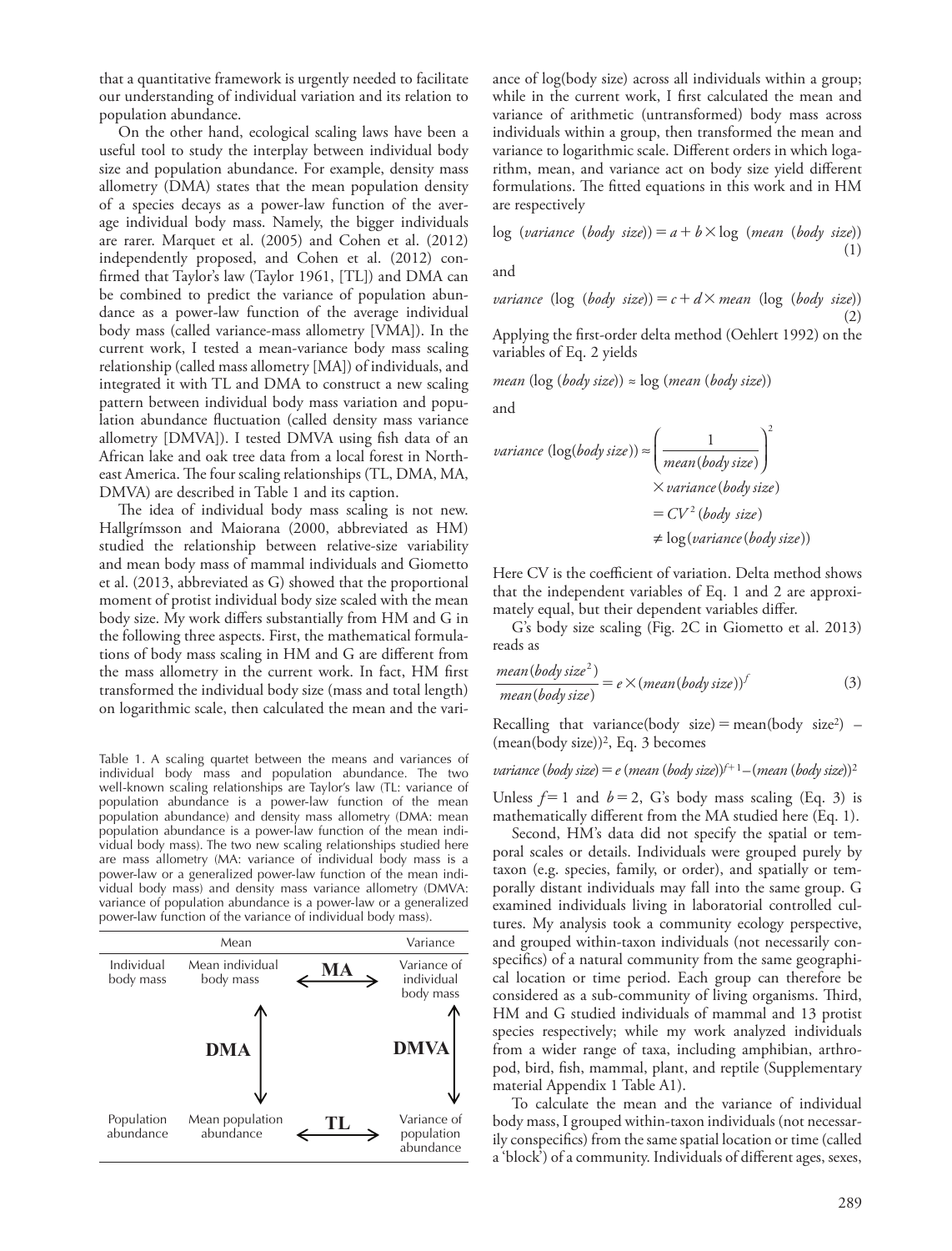or species were treated equally without distinction. Population abundance was defined as the number of within-taxon individuals within a spatial or temporal replicate (defined in Material and methods) of each block. Then mean and variance of population abundance were calculated across all replicates in the same block.

I showed that TL, DMA, MA and the predicted DMVA linked four statistical parameters that characterize individuals and populations: mean individual body mass, mean population abundance, variance of individual body mass, and variance of population abundance (Table 1). The scope of data and diversity of taxa used in the testing of MA gave promise to its empirical universality, and suggested that the scaling pattern does not necessarily operate under a specific physical or biological mechanism. DMVA revealed that trait variations across different levels of biological organization (i.e. individual and population) were correlated, and provided a new machinery to analyze the ecological consequence of fishing activities for marine stocks.

## **Material and methods**

#### **Analytic framework**

Suppose that *N* individuals of a taxon were grouped into *M* blocks. Here a block is a spatial (e.g. site, stand, plot, station) or temporal (e.g. date, year) unit within a data set. Among all  $N_i$  individuals in block  $i$  ( $i = 1, 2, ..., M$ ,  $N = N_1 + N_2 + \ldots + N_M$ , the mean and the variance of individual body size (denoted by  $B_j$ ,  $j = 1, 2, ..., N_i$ ) were respectively

$$
mean_i(B) = \frac{\sum_{j=1}^{N_i} B_j}{N_i}
$$

and

$$
var_i(B) = \frac{\sum_{j=1}^{N_i} (B_j - mean_i(B))^2}{N_i - 1}
$$

If block  $i$  ( $i = 1, 2, ..., M$ ) contained  $K_i$  replicates, the *N*<sub>i</sub> individuals of block *i* can be subdivided into  $N_i = N_{i1} + N_{i2}$  $+ \cdots + N_{iK_i}$ . Here a replicate is a spatial or temporal subunit within a block (e.g. date within a year, plot within a stand) and *N*<sub>il</sub> was the local population abundance (count of individuals) of replicate  $l$  ( $l$  = 1, 2, ...,  $K_i$ ) in block  $i$  ( $i$  = 1, 2, ..., *M*). The mean and variance of population abundance (denoted by *A*) among all *K*<sup>i</sup> replicates of block *i* were respectively

$$
mean_i(A) = \frac{\sum_{l=1}^{K_i} N_{il}}{K_i}
$$

and

$$
var_i(A) = \frac{\sum_{i=1}^{K_i} (N_{ii} - mean_i(A))^2}{K_i - 1}
$$

Density mass allometry (DMA) is a power-law relationship between the mean individual body size and the mean population abundance (Damuth 1987). Across the *M* blocks, DMA is written as

$$
mean_i(A) = a(mean_i(B))\beta, a > 0
$$
\n<sup>(4)</sup>

Taylor's law (TL) describes the variance of population abundance as a power-law function of the corresponding mean population abundance (Taylor 1961). Across the *M* blocks, TL is formulated as

$$
var_i(A) = a(mean_i(A))^b, a > 0
$$
 (5)

I propose a mean-variance scaling relationship of individual body size

$$
var_i(B) = c \left( mean_i(B) \right)^d, c > 0 \tag{6}
$$

and name Eq. 6 the mass allometry (MA). I combine Eq. 4–6 into a new scaling relationship between the variance of population abundance and the variance of individual body size.

$$
var_i(A) = a \left( mean_i(A) \right)^b = a \left( a \left( mean_i(B) \right)^{\beta} \right)^b
$$
  
= 
$$
a a^b \left( mean_i(B) \right)^{b^b} = a a^b \left( \left( \frac{\text{var}_i(B)}{c} \right)^{\frac{1}{d}} \right)^{b^b} = \frac{a a^b}{\frac{\beta b}{c^d}} \left( \text{var}_i(B) \right)^{\frac{\beta b}{d}}
$$
  
(7)

I name the derived power-law relationship (Eq. 7) the density mass variance allometry (DMVA). Since *a*, *a* and *c* are all positive, the sign of its power exponent  $\beta b / d$  determines the behavior of this individual–population variability relationship. As the individual variation of body size increases, population abundance fluctuates less when  $\beta b / d \leq 0$  and more when  $\beta b / d > 0$ .

### **Statistical analysis of the four scaling relationships**

For each of the four scaling relationships described in Eq. 4–7, the corresponding independent variable and dependent variable were transformed to logarithmic scale ( $log = log_{10}$ throughout). A least-squares linear regression model was fitted to the transformed variables to test their linearity on the log-log scale (power law), and a least-squares quadratic regression model was fitted to test their curvilinearity (generalized power law).

For example, when testing MA (Eq. 6) in a data set, the taxon-specific means and variances of individual body mass for each block *i* were calculated and logarithmically transformed and fitted by the least-squares equations across all *M* blocks  $(i = 1, 2, ..., M)$ ,

$$
\log (var_i(B)) = \log (c_1) + d_1 \log (mean_i(B))
$$
 (8)

and

$$
\log (var_i(B)) = \log (c_2) + d_2 \log (mean_i(B)) + e_2 [\log (mean_i(B))]^2
$$
\n(9)

For each test of MA, p-values of  $d_1$  and  $e_2$ , coefficients of determination (*R*2), and Akaike information criteria (AIC) of Eq. 8 and 9 were computed. ∆AIC was defined as the AIC of Eq. 9 minus the AIC of Eq. 8. If  $e_2$  was not statistically different from 0 ( $p \ge 0.05$ ) but  $d_1$  was statistically different from 0 ( $p < 0.05$ ), then Eq. 8 was selected as the better model and the power-law form of MA (Eq. 6)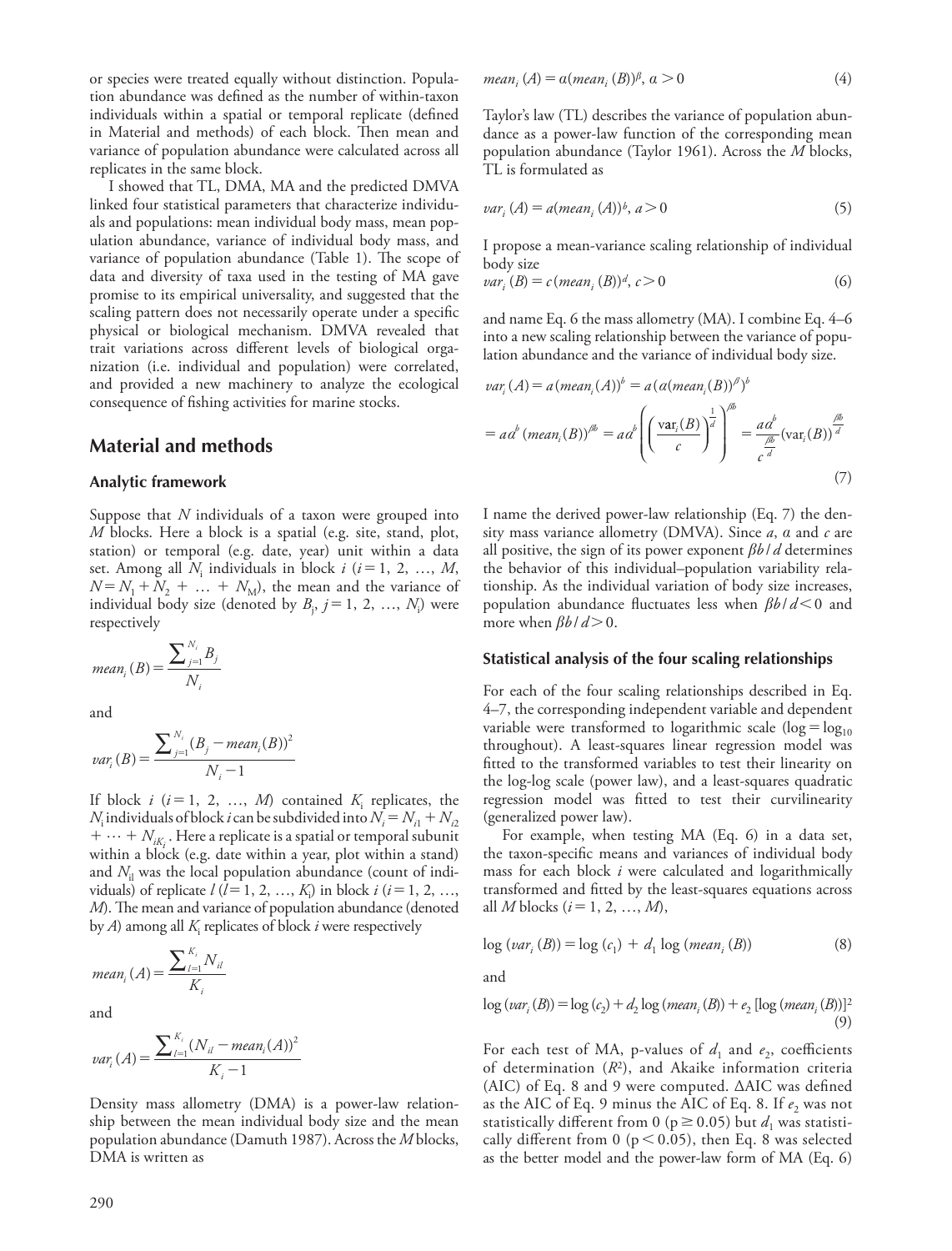was confirmed. If  $e_2$  was statistically different from 0, then Eq. 9 was selected as the better model and the generalized power-law form of MA was confirmed. If neither  $e_2$  nor  $d_1$  significantly differed from 0, then the model with a smaller AIC was favored and selected. Regression parameter estimates were reported in the Supplementary material Appendix 1 Table A1. All model statistics were computed in R ver. 3.2.0 ( $\leq$  www.r-project.org $>$ ).

Denote the statistically favored model (power law or generalized power law) of DMA, TL, MA and DMVA by *F*1,  $F_2$ ,  $F_3$  and  $F_4$  respectively,  $log (mean_i(A)) = F_1 (log (mean_i(B)))$  $log (var_i(A)) = F_2 (log (mean_i(A)))$  $log (var_i(B)) = F_3 (log (mean_i(B)))$  or  $log (mean_i(B)) = F_3^{-1}$  $(log (var<sub>i</sub> (B)))$ 

 $log (var_i(A)) = F_4 (log (var_i(B)))$ 

Here  $F_3$ <sup>-1</sup> denotes the inverse function of  $F_3$ . I composed  $F_2$ ,  $F_1$  and  $F_3$ <sup>-1</sup> to predict the form and the parameters of DMVA as

$$
\log (var_i(A)) = F_2 \circ F_1 \circ F_3^{-1} (\log (var_i(B))) \tag{10}
$$

Here "o" means function composition. The predicted formula (Eq. 10) and its coefficients were compared with the corresponding parameters of  $F_4$  estimated from the data.

#### **Data sets**

To test MA, I searched and downloaded taxon-specific (not necessarily conspecific) individual body mass data from Long-Term Ecological Research (LTER) network (2015) using the keywords 'body mass' and 'individual weight'. A complete list of data sets and their citations with DOI are provided in the Supplementary material Appendix 1 Table A1. Individuals that were pooled from multiple studies (under different experimental or environmental conditions) or not randomly sampled (e.g. physiological study using selected predator specimen) were deleted. Data with recaptured or unidentifiable individuals (e.g. plant root, algae), or averaged individual weight or biomass measure (e.g. in g cm–2) were not used in the analysis. Individual body mass was measured by the weight  $(\mu g, g \text{ or } kg)$  of each individual organism.

For each remaining data set, all individuals of the studied taxon were grouped into blocks defined by the spatial and temporal variables separately. For individuals sampled at multiple times (e.g. dates) in different geographical areas (e.g. stands, plots, islands), each level of the temporal variables (e.g. same date) defined a block, and a mean and a variance of body mass were calculated across all individuals within each such block, representing the average and variation of individuals' body masses at a particular time. Similarly, each level of the spatial variables (e.g. same location) defined a block, and a mean and a variance of body mass were calculated across all individuals within each block, representing the average and variation of individuals' body masses in a particular space. For data sets with only temporal or only spatial variables, the available variables were used to group individuals into blocks. Smallest temporal or spatial units were used to group individuals so that the temporal and spatial effects on body mass variation were completely separated. Temporal or spatial grouping variables were specified in Supplementary material Appendix 1 Table A1. For temporally (spatially) grouped individuals, MA examines whether the time (location) with greater average individual body mass has higher individual mass variation. Use of different weight units does not affect the significance of regressions or the slope estimate of linear regression (Gelman and Hill 2006).

I built the statistical models and estimated the parameters of MA, TL, DMA and DMVA using fish samples from an African lake and oak trees from a deciduous forest in Northeast America.

Individual fish samples were collected from the long-term gillnet sampling program in Lake Kariba, located between Zimbabwe and Zambia. Gillnet fishing was performed almost weekly from 1976 to 2001 at the Lakeside station of Zimbabwe using panels of 11 distinct mesh sizes (51 mm–178 mm with about 12.5 mm increment) (Kolding et al. 2003). For consistency, only fishes caught with uniform catching effort  $(45.7 \text{ by } 2 \text{ m}^2 \text{ panel size and } 0.5 \text{ hanging ratio})$ , bottom-set and multi-filament nets were used. The four most dominant species (common name, scientific name, (count of individuals)) were tigerfish *Hydrocynus vittatus* (31 508), green happy *Serranochromis codringtonii* (29 297), brown squeaker *Synodontis zambezensis* (15 644) and Kariba tilapia *Oreochromis mortimeri* (11 180), from a total of 132 150 individual fishes analyzed in the data. Body mass of each individual fish was measured in weight (g). To calculate the variables needed in the testing of the four scaling relationships, I defined a block as panels of a unique mesh size and a replicate as panels of a unique mesh size in a year. Population abundance was defined as the number of fish caught in a replicate. Mean and variance of individual body mass were calculated across all individual fishes caught by panels of the same mesh size, regardless of species. Mean and variance of population abundance were calculated across all years for panels of a unique mesh size, regardless of species. Supplementary material Appendix 2 Table A1 gives the means and variances used in the analysis. In this case, TL examines whether panels that caught more fishes show higher inter-annual variability in population abundance. DMA tests whether panels that caught smaller individuals caught more fishes. MA tests whether panels that caught larger individual fish on average show higher body mass variation among individuals. DMVA tests whether population abundance fluctuates less in panels with higher individual variation of body mass.

Individual oak trees were sampled in 2007 and 2010 separately from the Black Rock Forest (BRF), Cornwall, NY, USA. In the summer of 2007, 12 experimental plots (75 by 75 m2 each) were established at the north slope of BRF. Each plot defined a block and was subdivided into nine subplots (25 by 25  $m<sup>2</sup>$  each), each as a replicate. In each subplot, the diameter of breast height (dbh) of individual oak tree was measured if the dbh  $\geq$  2.54 cm (called stem), and the aboveground body mass (ABM, in kg) of each measured tree was calculated using the biomass formula in Brenneman et al. (1978). After a girdling activity in 2008 (Cohen et al. 2012), dbh of each living individual oak stem was measured again in 2010 and the ABM was calculated. In each year of 2007 and 2010, oak population density was defined as the number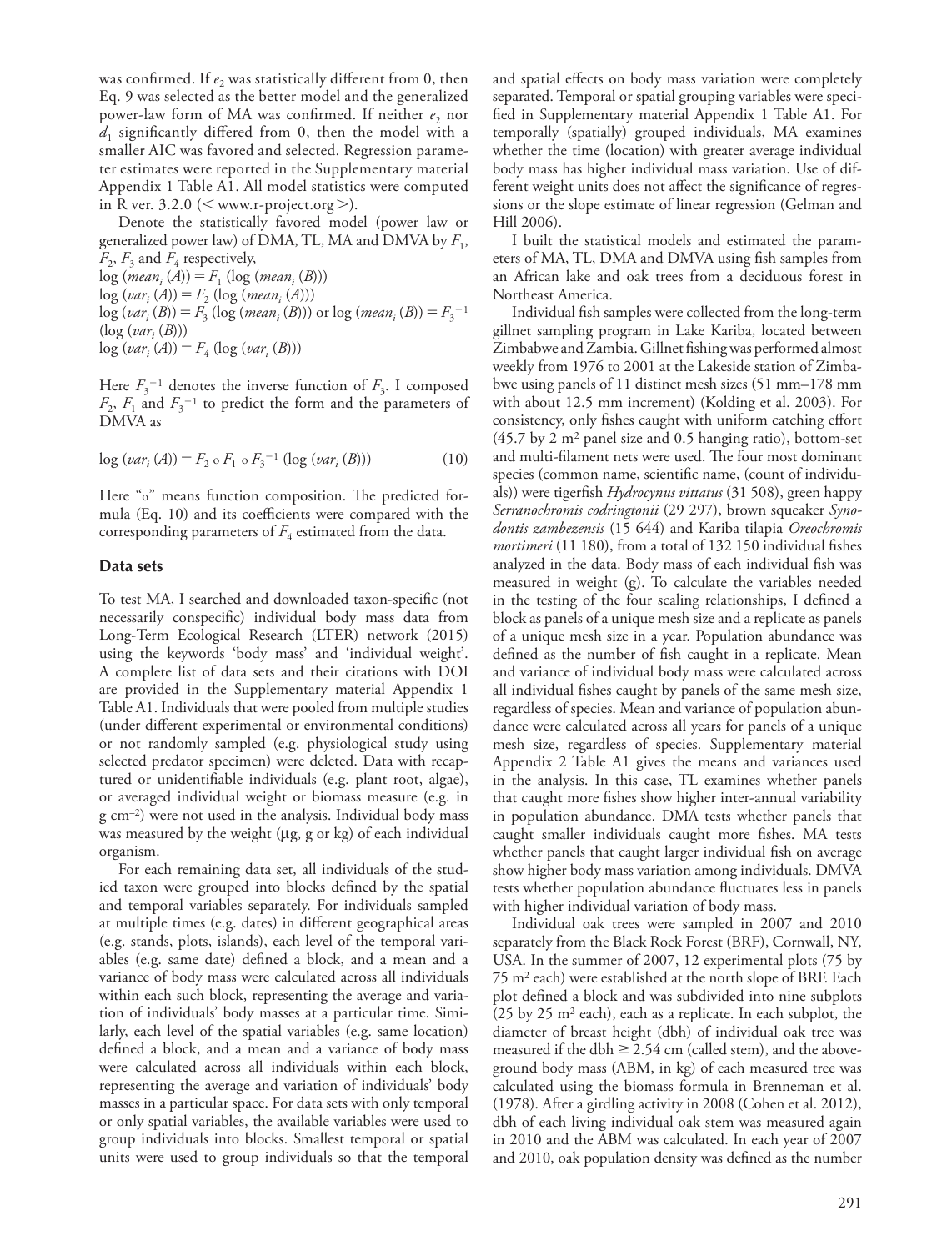of measured oak stems in a subplot. Mean and variance of individual body mass were calculated using ABM across all individual stems within a plot in a given year, regardless of species. Mean and variance of population abundance were calculated across all subplots within a plot in a given year, regardless of species. For each year, TL tests if plots with more trees show higher spatial population variability. DMA tests if plots with smaller individual trees contain more trees. MA tests if individual variation of body mass is higher in plots with larger-sized trees on average. DMVA tests if tree population abundance varies less in plots with higher individual body mass variation. Due to girdling, in 2010, three plots contained no or few live trees and were eliminated from the analysis. Therefore respectively 12 and nine plots were available for regression analysis before and after girdling. Individual tree data can be accessed from the supporting information of Cohen et al. (2012).

## **Results**

### **Empirical support of mass allometry**

I used 57 individual body mass data from 20 Long-Term Ecological Research (LTER) sites (Table 2) to test the functional forms of mass allometry (MA, Eq. 6). In total, the meta-analysis examined 298 811 individuals of at least 869 animal and plant species. The geographical coverage of the data ranged from contiguous United States, Alaska, Mexico, Caribbean to Antarctica (Table 2).

Of the 57 analyzed data sets, individuals were grouped at each level of the temporal variables in 48 sets and again at each level of the spatial variables in 45 sets. In the overall 93 regression tests, 52 (56%) favored the linear model (Eq. 8) and 31 (33%) favored the quadratic model (Eq. 9). In 10 (11%) tests, neither Eq. 8 nor Eq. 9 fitted the data well. Equation 8 and 9 were not substantially different (|∆AIC|  $\leq$  2) in 58 (62%) tests and Eq. 9 was favored in 34 (37%)

of data ( $\triangle$ AIC $\le$ −2). In only one test  $\triangle$ AIC $>$ 2, meaning that Eq. 9 was substantially worse than Eq. 8. Compared to Eq. 8, Eq. 9 improved the regression *R*2 by at least 0.1 in 14 (15%) of the 93 tests. Among the 31 quadratic regressions with statistically significant squared coefficient, four were convex and 27 were concave.

The linear regression slope  $d_1$  (Eq. 8) was significantly different from 0 in 81 of the 93 tests. Among these significant tests,  $d_1$  had a median of 2.11 and a 95% percentile confidence interval (CI) (0.82, 3.83) when individuals were grouped by time periods, and had a median of 2.19 and a 95% percentile CI (1.12, 3.44) when individuals were grouped by spatial locations (Fig. 1a). The wider CI of  $d_1$  for temporally grouped individuals showed that MA was more varied across time than across space, an indication of the demographic stochasticity (e.g. age structure, growth rate) in individual body mass. Under both groupings, the median of *R*2 of the significant linear regressions was about 0.7 (Fig. 1b). The slope estimate of  $d_1$  and linear regression *R*2 varied widely when the number of blocks and number of individuals per block were small (Fig. 1c–f), at which *R*2 reached the lowest values. All regression statistics were reported in Supplementary material Appendix 1 Table A1.

#### **Data analysis of the four scaling relationships**

Using fish data from Lake Kariba and oak tree data from Black Rock Forest, I tested the four scaling relationships (MA, TL, DMA, DMVA), and compared the parameters of DMVA estimated from the data and predicted using Eq. 10.

For the Lake Kariba fish data, the four scaling relationships were visually clear (Fig. 2). Regression models were fitted and their statistics were reported in Table 3. Linear model was selected for MA and TL, and quadratic model was selected for DMA and DMVA. The log-log plot of DMA showed slight concavity when mean individual weight was small, indicating underestimation in the number of fishes (Fig. 2c). This may be attributed to two reasons. First,

Table 2. 57 LTER individual body mass data-sets with LTER sites and locations, taxonomic kingdom, number of species and individuals, and average number of blocks per data set.

| LTER       | No. of         |                                   |                   | Total no.      | Total no. of | Average no. of      |
|------------|----------------|-----------------------------------|-------------------|----------------|--------------|---------------------|
| sites      | data sets      | Geographical coverage             | Kingdom           | of species     | individuals  | blocks per data set |
| <b>AND</b> |                | western United States and Mexico  | Plantae           | 45             | 10614        | 649                 |
| ARC        | 4              | Alaska                            | Animalia, Plantae | 59             | 19776        | 156                 |
| <b>BNZ</b> | $\overline{2}$ | interior Alaska                   | Animalia, Plantae | 6              | 2840         | 92                  |
| CAP        | $\overline{2}$ | Arizona and northern Mexico       | Animalia, Plantae | 5              | 417          | 38                  |
| <b>CDR</b> | 5              | Minnesota                         | Animalia, Plantae | 108            | 2935         | 48                  |
| <b>CWT</b> | 5              | southern Appalachian              | Animalia, Plantae | 46             | 10161        | 29                  |
| <b>FCE</b> |                | southern Florida                  | Plantae           | 2              | 282          | 70                  |
| <b>GCE</b> |                | coastal Georgia                   | Plantae           | 4              | 967          | 14                  |
| <b>HFR</b> | 3              | north central Massachusetts       | Animalia, Plantae | 32             | 1776         | 128                 |
| <b>JRN</b> | $\overline{2}$ | southern United States and Mexico | Animalia          | 37             | 8955         | 336                 |
| <b>KBS</b> | $\overline{2}$ | Michigan                          | Plantae           | >24            | 14412        | 41                  |
| <b>KNZ</b> |                | Kansas                            | Animalia          |                | 5723         | 19                  |
| LUQ        | $\overline{2}$ | northeast Puerto Rico             | Animalia          | 55             | 1651         | 39                  |
| <b>NTL</b> | 12             | Wisconsin                         | Animalia          | 312            | 108104       | 111                 |
| <b>NWT</b> |                | Colorado                          | Animalia          | 21             | 3372         | 406                 |
| PAL        | $\overline{2}$ | Antarctica                        | Animalia          | $\overline{2}$ | 8427         | 201                 |
| PIE        | 3              | coastal Massachusetts             | Animalia, Plantae | 25             | 67053        | 27                  |
| <b>SEV</b> | 3              | New Mexico                        | Animalia, Plantae | 47             | 19800        | 562                 |
| SGS        | $\overline{2}$ | Colorado                          | Animalia          | 13             | 2912         | 222                 |
| <b>VCR</b> | 3              | coastal Virginia                  | Animalia          | 25             | 8634         | 220                 |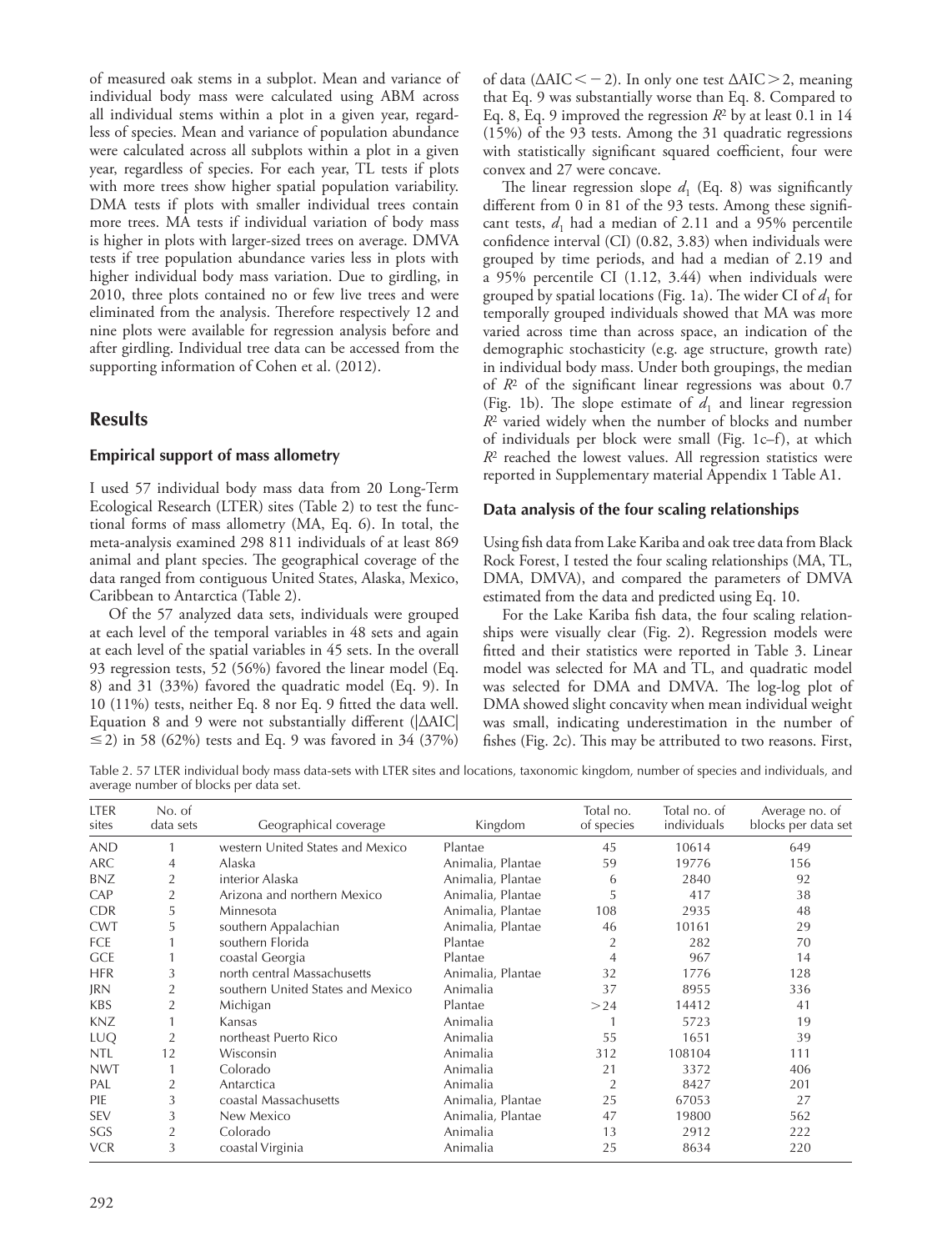

Figure 1. Point estimates of  $d_1$  and  $R^2$  of 81 statistically significant linear regressions for mass allometry (Eq. 8). Black and grey colors indicate respectively that within-taxon individuals were grouped by temporal and spatial variables. (a) Histogram of the point estimate of *d*<sub>1</sub>. (b) Histogram of regression *R*<sup>2</sup>. (c) Point estimate of *d*<sub>1</sub> against number of blocks. (d) Point estimate of *d*<sub>1</sub> against average number of individuals per block. (e) *R*2 against number of blocks. (f) *R*2 against average number of individuals per block.

some small fishes were not individually recorded during the sampling, causing the underestimation of their abundance in numbers. Second, it is possible that small fishes were hiding in shallow areas to avoid predation, therefore not present at the fishing location. Nevertheless, slope of the fitted linear regression of DMA was not significantly different from  $-1$ (95% normal  $CI = (-1.29, -0.91)$ ), which implied that the product of number of fish and individual fish weight for each size class was a constant. This suggested that the total energy was preserved across the fish communities of different body sizes (White et al. 2007).

Using the formulae of statistically favored models for TL and DMA,

$$
log (var (A)) = -0.66 + 1.98 \times log (mean (A))
$$
  
= -0.66 + 1.98 \times [1.29 + 2.09  

$$
\times log (mean (B)) - 0.58 \times (log (mean (B)))^{2}]
$$
  
= 1.89 + 4.14 \times log (mean (B)) - 1.15  

$$
\times [log (mean (B))]^{2}
$$
(11)

From the best model of MA

$$
log (var (B)) = 1.10 + 1.50 \times log (mean (B))
$$

I derived

 $log (mean (B)) = -0.73 + 0.67 \times log (var (B))$ 

Substituting the above equation into Eq. 11 yielded

$$
\log(var (A)) = 1.89 + 4.14 \times [-0.73 + 0.67 \times \log(var (B))]
$$

$$
-1.15 \times [-0.73 + 0.67 \times \log(var (B))]^{2}
$$

$$
= -1.75 + 3.87 \times \log (var (B))
$$

$$
-0.51 \times [\log(var (B))]^{2}
$$
(12)

Equation 12 gave the predicted formula and parameters of DMVA. Each coefficient of Eq. 12 fell within the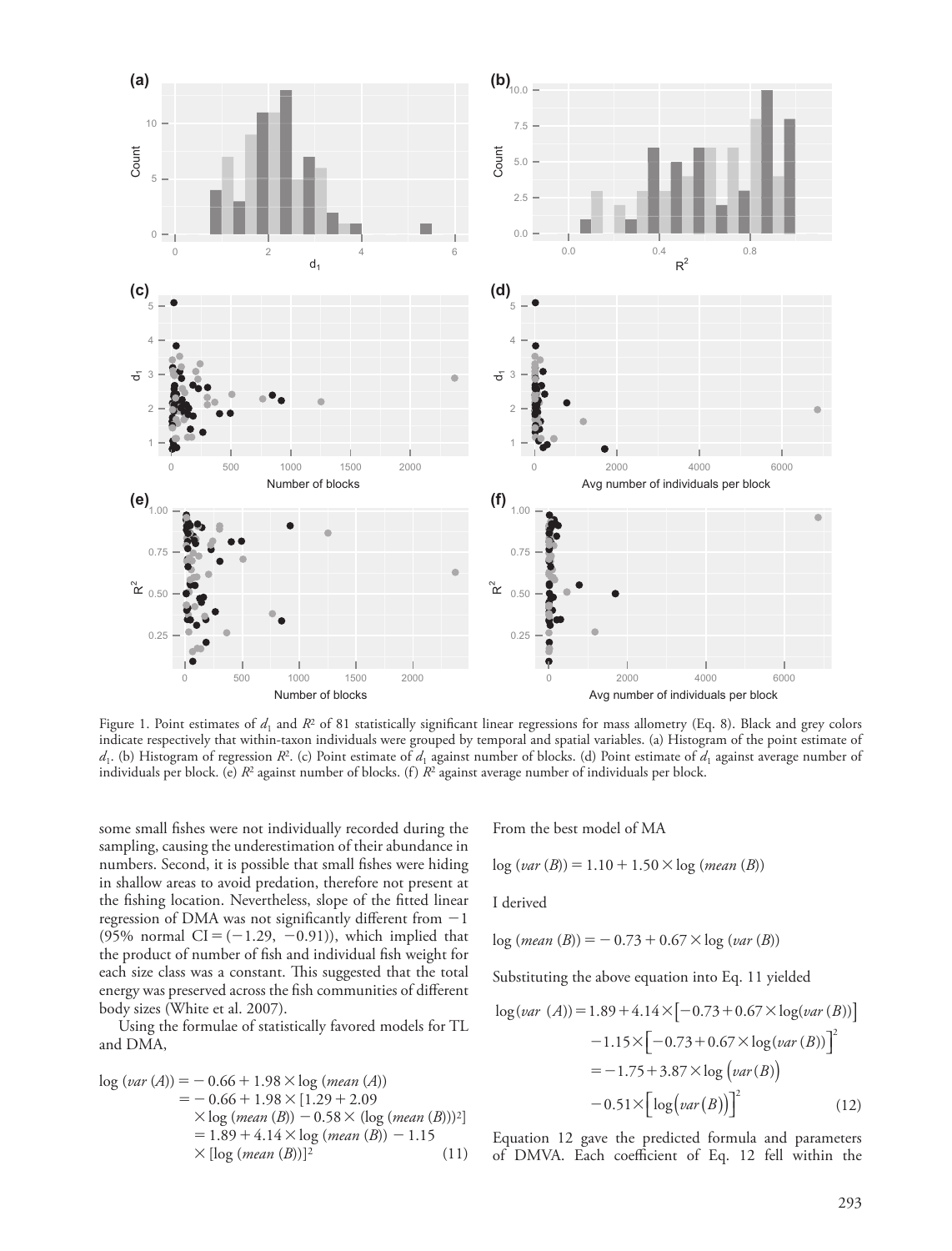

Figure 2. Four scaling relationships tested using Lake Kariba fish sampling data: (a) MA, (b) TL, (c) DMA, and (d) DMVA. Each circle gives the mean and the variance for a block (panels of the same mesh size), calculated across all individuals (for individual fish body mass) or across all years (for fish population abundance). In each panel, the solid line is the fitted least-squares linear regression line and the dashed line is the fitted least-squares quadratic regression line. Regression statistics were reported in Table 3.

corresponding 95% normal CI of DMVA estimated from the fish data (Table 3). Namely, the predicted intercept  $-1.75$ fell within  $(-4.44, 4.36)$ , predicted linear coefficient 3.87 fell within (1.51, 4.88), and predicted quadratic coefficient  $-0.51$  fell within  $(-0.60, -0.28)$ .

I repeated the above analysis for the oak tree data in 2007 and 2010 separately.

In all combinations of years and four scaling patterns, the linear model was statistically significant and the quadratic coefficient of quadratic model was not statistically different from 0, with one exception. For DMVA in 2007, the leading coefficient in neither the linear nor the quadratic model was statistically different from 0. However AIC of the linear model (17.16) was smaller than the AIC of the quadratic model (18.05). In all cases, the linear model was favored to the quadratic model (Fig. 3, 4, Table 3). The slope of DMA did not differ significantly from –1 (95% normal  $CI = ($  $- 1.04, -0.82)$  in 2007 and  $($  $- 1.75, -0.65)$  in 2010), which again agreed with the energy-equivalence rule (White et al. 2007).

For trees in 2007, the predicted formula and parameters of DMVA were derived following Eq. 7,

$$
log(var(A)) = log\left(\frac{aa^b}{c^{\frac{b}{d}}}\right) + \frac{\beta b}{d} \times log(var(B))
$$
  
= 
$$
\left[log (a) + b log (a) - \frac{\beta b}{d} log (c)\right] + \frac{\beta b}{d} log (var(B))
$$
  
= 
$$
\left[-1.09 + 2.30 \times 3.87 - \frac{(-0.93) \times (2.30)}{0.49} \times 4.32\right]
$$
  
+ 
$$
\frac{(-0.93) \times (2.30)}{0.49} log (var(B)) = 26.57 - 4.33
$$
  

$$
\times log (var(B))
$$

Coefficients predicted from above formula did not fell within the corresponding 95% CI of DMVA estimated from data, but differed slightly from the 95% bounds (Table 3). In particular, the predicted intercept 26.57 was very close to the 95% upper bound of estimated intercept (26.46); the predicted slope  $-4.33$  was very close to the 95% lower bound of estimated slope  $(-4.31)$ . This discrepancy may be accounted for by the lack of fit in both the linear and quadratic models for DMVA  $(R^2 < 0.4$ , Table 3).

Similarly, for trees in 2010, the predicted formula and parameters of DMVA were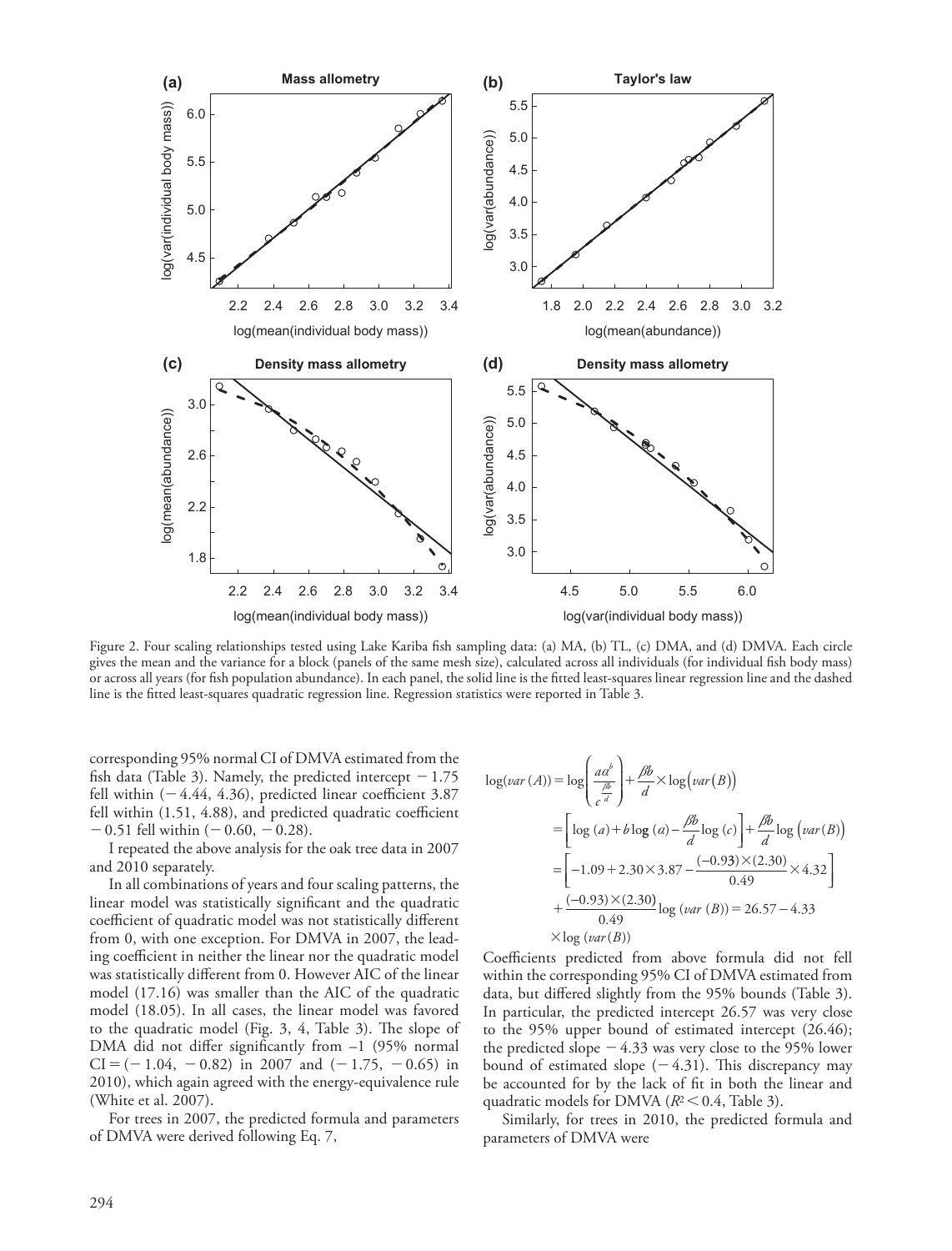| č                               | Š<br>ׇ֧֦֦֦֦֦֦֦֦֦֦֦֧ׅ֝֝֜           |  |
|---------------------------------|-----------------------------------|--|
| へんきょう つうこうこう                    |                                   |  |
|                                 | $\frac{1}{2}$                     |  |
| ׇ֧֚֕                            |                                   |  |
| $\frac{1}{2}$                   |                                   |  |
|                                 |                                   |  |
|                                 | and set child its the the cit.    |  |
| Icumpli put tripp ctch dat view |                                   |  |
| こくいいいき                          |                                   |  |
| -<br><<br><                     |                                   |  |
| $\frac{1}{2}$                   |                                   |  |
| $\overline{a}$                  |                                   |  |
|                                 |                                   |  |
| a Kariba tich data anı          |                                   |  |
|                                 |                                   |  |
|                                 |                                   |  |
| $\frac{1}{2}$                   |                                   |  |
|                                 | ミミミ                               |  |
| $-20.40$                        | 医腹股沟 医腹股沟 医心室                     |  |
|                                 |                                   |  |
|                                 |                                   |  |
| ׇ֚֚֬֕                           | くろ こうきょう                          |  |
| $\vdots$                        | くこく                               |  |
|                                 | S                                 |  |
|                                 |                                   |  |
| i                               |                                   |  |
| i                               | Ì                                 |  |
| i<br><                          |                                   |  |
| $-10+10+10+10+10+10$            | $\frac{1}{\zeta}$                 |  |
|                                 |                                   |  |
| j                               |                                   |  |
| $\ddot{\phantom{a}}$            | $ 2 - 1 - 1 - 1 - 1 = 1 - 1$<br>j |  |
| .<br>.<br>.                     |                                   |  |
|                                 | .<br>.<br>.                       |  |
|                                 | Ì<br>I                            |  |

|                                 | Scaling -                 |                         | Least-squares linear regression |      |          |                        | Least-squares quadratic regression |                               |                |          |
|---------------------------------|---------------------------|-------------------------|---------------------------------|------|----------|------------------------|------------------------------------|-------------------------------|----------------|----------|
| Data set                        | pattern                   | Slope                   | Intercept                       |      | √C       | Quadratic coefficient  | Linear coefficient                 | Intercept                     | R <sup>2</sup> |          |
| Lake Kariba fish                | ≸                         | 1.50(1.40, 1.61)        | 1.10(0.80, 1.40)                | 0.99 | $-27.91$ | $0.10 (-0.18, 0.37)$   | $0.98(-0.56, 2.52)$                | $1.80(-0.29, 3.90)$           | 0.99           | 26.72    |
|                                 |                           | 1.98(1.91, 2.05)        | $0.66(-0.84,-0.48)$             |      | $-34.50$ | $-0.01(-0.19, 0.17)$   | 2.05 (1.17, 2.93)                  | $-0.74(-1.79, 0.31)$          |                | $-32.54$ |
|                                 | <b>DMC</b>                | $-1.10(-1.29, -0.91)$   | 5.60 (5.06, 6.13)               | 0.95 | $-15.31$ | $-0.58(-0.78,-0.38)$   | 2.09(0.98, 3.20)                   | $1.29(-0.22, 2.80)$           | 0.99           | $-33.99$ |
|                                 | <b>DMVA</b>               | $-1.46(-1.68, -1.24)$   | 12.05(10.88, 13.22)             | 0.96 | $-3.20$  | $-0.44 (-0.60, -0.28)$ | 3.19(1.51, 4.88)                   | $-0.04(-4.44, 4.36)$          | 0.99           | $-21.06$ |
| BRF oak trees before girding MA |                           | 0.49(0.22, 0.77)        | 4.32 (3.49, 5.15)               | 0.62 | $-21.99$ | $0.76(-0.50, 2.02)$    | $-4.02(-11.47, 3.44)$              | $10.97 (-0.04, 21.98)$        | 0.69           | $-22.26$ |
|                                 |                           | 2.30 (1.59, 3.02)       | $1.09(-1.84,-0.33)$             | 0.84 | $-0.34$  | $0.55(-3.05, 4.16)$    | $1.06(-7.11, 9.22)$                | $-0.4067(-4.92, 4.11)$        | 0.84           | 1.50     |
|                                 | DMA                       | $-0.93(-1.04, -0.82)$   | 3.87(3.54, 4.21)                | 0.97 | $-43.88$ | $0.19 (-0.34, 0.73)$   | $-2.06(-5.24, 1.11)$               | 5.54 (0.85, 10.24)            | 0.97           | $-42.72$ |
|                                 | <b>DMVA</b>               | $-2.10(-4.31, 0.12)$    | 13.54 (0.63, 26.46)             | 0.31 | 17.16    | $9.40 (-13.46, 32.27)$ | $-112.15 (-379.82, 155.51)$        | $335.44 (-447.53, 1118.41)$   | 0.37           | 18.05    |
| after girding                   | $\widetilde{\mathcal{E}}$ | 0.53(0.14, 0.93)        | 4.26(3.04, 5.47)                | 0.59 | $-11.48$ | $0.75(-1.47, 2.97)$    | $-3.98(-17.31, 9.36)$              | $11.00 (-8.96, 30.95)$        | 0.63           | $-10.45$ |
|                                 |                           | 2.09 (1.29, 2.90)       | $-0.85(-1.64. -0.05)$           | 0.84 | 6.68     | $1.43 (-1.92, 4.79)$   | $-0.75(-7.46, 5.95)$               | $0.45 (-2.69, 3.59)$          | 0.87           | 7.17     |
|                                 | <b>DMA</b>                | $(1.20 (-1.75, -0.65))$ | 4.63 (2.95, 6.31)               | 0.79 | $-5.60$  | $1.18(-1.84, 4.21)$    | $-8.30(-26.48, 9.88)$              | $15.24(-11.98, 42.45)$        | 0.82           | $-4.87$  |
|                                 | <b>DMVA</b>               | $-3.28(-5.95, -0.61)$   | 20.46 (4.75, 36.17)             | 0.55 | 16.26    | $5.38 (-23.07, 33.82)$ | $-66.83(-403.11, 269.44)$          | 208.19 ( $-785.26$ , 1201.63) | 0.56           | 17.49    |
|                                 |                           |                         |                                 |      |          |                        |                                    |                               |                |          |

$$
log(var(A)) = log\left(\frac{ad^b}{\frac{b}{c^d}}\right) + \frac{fb}{d} \times log(var(B))
$$
  
= 
$$
\left[log (a) + b log (a) - \frac{bb}{d} log (c)\right] + \frac{bb}{d} log (var(B))
$$
  
= 
$$
\left[-0.85 + 2.09 \times 4.63 - \frac{(-1.20) \times (2.09)}{0.53} \times 4.26\right]
$$
  
+ 
$$
\frac{(-1.20) \times (2.09)}{0.53} log (var(B)) = 28.94 - 4.72
$$
  

$$
\times log (var(B))
$$

Coefficients from the predicted formula fell within the corre sponding 95% CI of DMVA estimated from data (Table 3). Namely, predicted intercept 28.94 fell within (4.75, 36.17) and predicted slope  $-4.72$  fell within  $(-5.95, -0.61)$ .

To summarize, in all three data sets, the predicted form of DMVA matched the statistically favored model of DMVA tested using data. Moreover, parameters of the statistically favored model of DMVA estimated from data were rea sonably predicted from TL, DMA, and MA (Eq. 10). The analytic connection between the four scaling patterns was confirmed using the fish and tree data.

# **Discussion**

The body mass variance observed among individuals can be attributed to variations in many demographic and environ mental variables, such as life stages, sex differences, species diversity, climatic conditions and food resources. My analy sis showed that the majority of long-term ecological research data sets ( ∼90%) obeyed a power-law or a generalized powerlaw mass allometry (MA). This finding provided a functional description of the individual body mass variation. It is worth while to note that when the generalized power law (Eq. 9) was favored for MA, the majority of tests showed that log(variance of body mass) was a concave function of log(mean body mass) (27/31 87%), indicating that individual body mass varia tion saturated as the average individual body mass became large. This makes sense biologically because, for withintaxon individuals, body growth rate decreases dramatically as they reach sexual maturity (Charnov 1993, Angilletta et al. 2004), consequently survived individuals of large body sizes will approximate a unified maximum body size, henceforth reducing individual variation.

In a general sense, the mass allometry (MA) can be con sidered as Taylor's law (TL) applied to individual body mass because they both describe variance as a function of the mean. In this work I distinguished these two scaling relationships by treating MA as an individual-level pattern and TL as a pop ulation-level pattern. Nevertheless, MA and TL resembled in their forms and parameters. On one hand, their shared power-law forms indicated that population abundance and individual body size may share some intrinsic properties, one of which is the skewness in the distributions of interspecific population abundance (Brown 1984, Brown et al. 1995) and individual body size (Gardezi and Silva 1999, Kozłowski and Gawelczyk 2002, Knouft and Page 2003, Smith and Lyons 2011), although the skewness is not universal (Gouws et al. 2011). Recently, it has been shown that random samples of a skewed distribution could generate TL (Cohen and Xu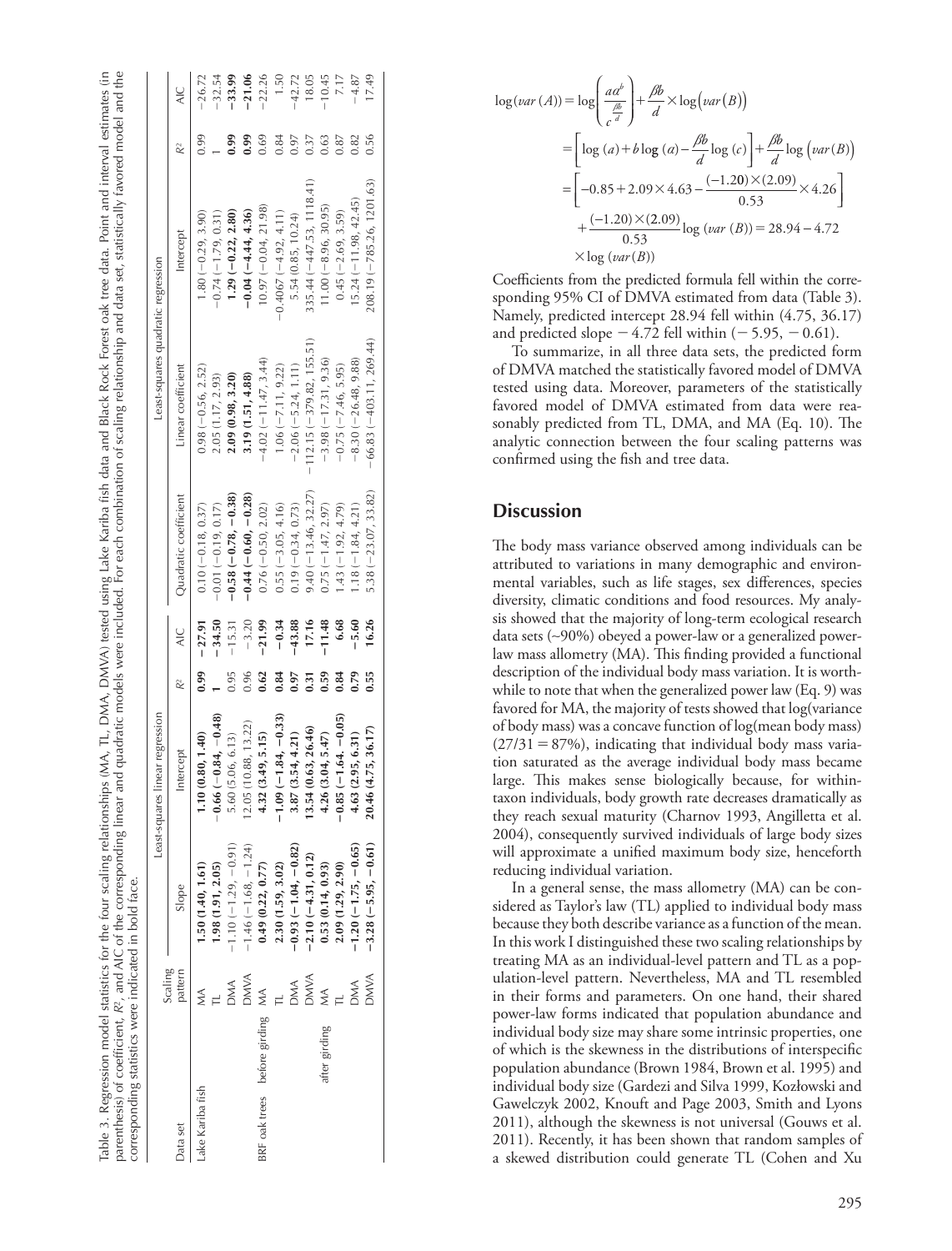

Figure 3. Four scaling relationships tested using BRF oak tree data in 2007 before girdling: (a) MA, (b) TL, (c) DMA, and (d) DMVA. Each circle gives the mean and the variance for a block (plot), calculated across all individuals (for individual tree aboveground body mass) or across all subplots (for tree population abundance). Solid and dashed lines were defined in the legend of Fig. 2. Regression statistics were reported in Table 3.

2015). The theory by Cohen and Xu (2015) can be similarly tested for the individual body size distribution and potentially provide a general statistical explanation for the powerlaw MA observed here.

On the other hand, using data of hundreds of species from Europe, Taylor and his colleagues (Taylor et al. 1978, Taylor and Woiwod 1980) tested that the slope of TL mostly fell between 1 and 2 with an uppermost value less than 3 (see Fig. 7 in Taylor et al. 1978, Fig. 2 in Anderson et al. 1982 and Fig. 2 in Keil et al. 2010). My meta-analysis showed that the slope of MA fell between 0.82 and 3.83 with a maximum slope of above 5 (Fig. 2a). Compared to TL, the wider range in the slopes of MA may be caused by the different underlying mechanisms of body size and abundance, or merely a reflection of the different geographical coverages and number of species used in the testing of MA (North America, Central America and Antarctica, ∼900 species, Table 2) and TL (Great Britain and mainland Europe, ∼500 species, Taylor et al. 1978).

My analysis also provided evidence for the validity of MA for intraspecific individuals. In ten intraspecific longterm data sets tested here, eight of them can be described adequately by either the power law (Eq. 8) or the generalized power law (Eq. 9) (Supplementary material Appendix 1 Table A1). This result indicated that interspecific difference is not the sole contributor to individual body mass variation. For intraspecific populations, TL has been widely confirmed (Taylor et al. 1978, Taylor 1984) and density mass allometry (DMA) is mostly well-known as the self-thinning law of plant (Westoby 1984), although the relationship was found weak and polygonal in within-taxon communities of animal (Blackburn et al. 1993) and bird (Nee et al. 1991). Following these observations and the analytic framework derived here, an intraspecific density mass variance allometry (DMVA) seems natural but remains to be tested empirically.

The scaling between individual body size variation and population abundance fluctuation (DMVA) can have profound implications on biological conservation, species extinction and sustainability of food resources. Recently, the impact of fishing on fluctuations of marine population abundance has raised great scientific attentions. Several authors (Hsieh et al. 2006, Anderson et al. 2008, Zhou et al. 2010, Garcia et al. 2012) advocated balanced fishing of various species, ages, sizes, etc. rather than selective fishing, because the latter was found to increase population variability and generate adverse effects on marine ecosystem. Here I use an idealized probability model to demonstrate how DMVA can infer fluctuations in marine fish stocks under different fishing strategies. The main idea is to theorize fishing activities as truncations of a hypothetical body mass distribution.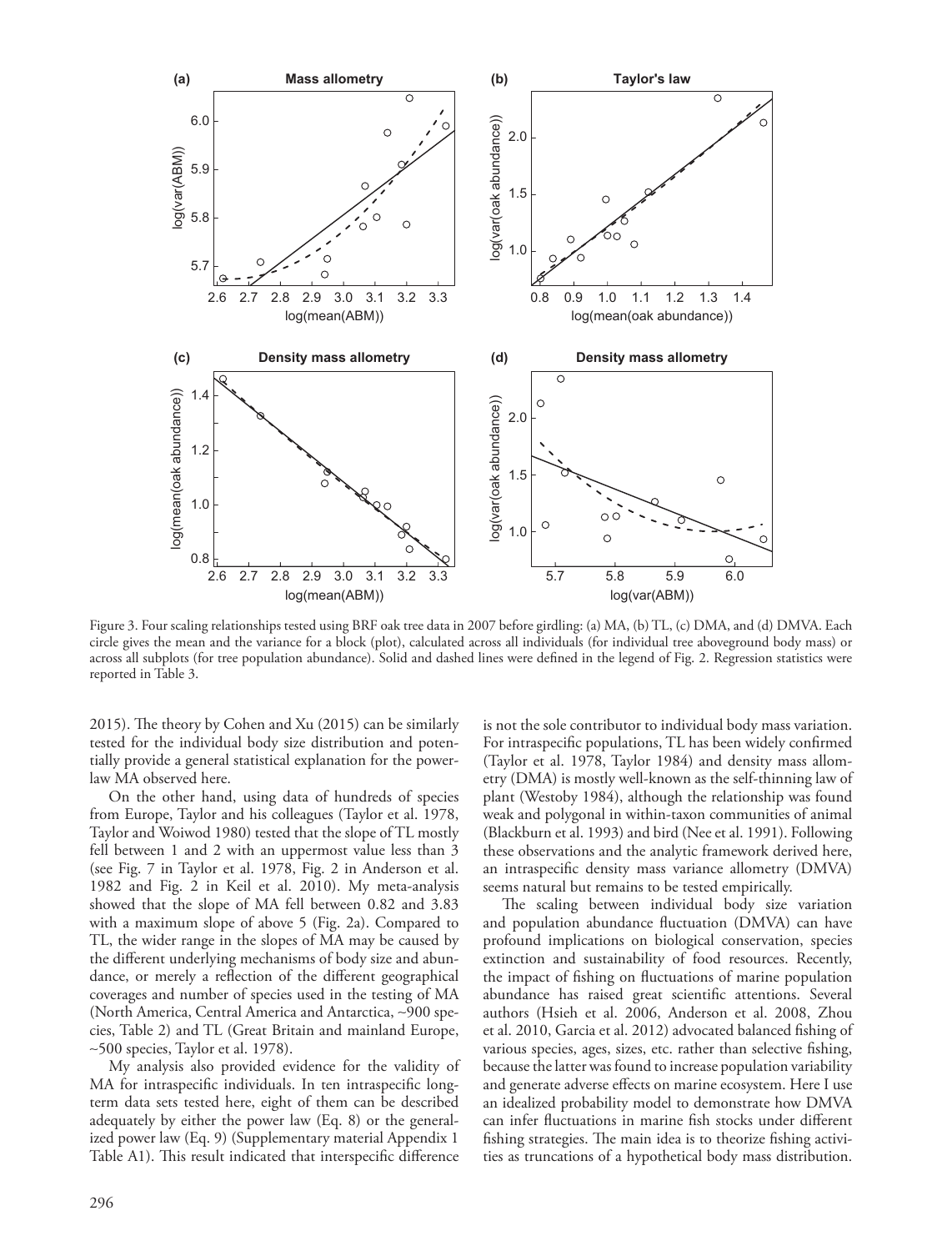

Figure 4. Four scaling relationships tested using BRF oak tree data in 2010 after girdling: (a) MA, (b) TL, (c) DMA, and (d) DMVA. The meaning of each circle was given in the legend of Fig. 3. Solid and dashed lines were defined in the legend of Fig. 2. Regression statistics were reported in Table 3.

These examples are crude in details, but give a simple illustration of the ecological implication of DMVA through changes in the variation of individual body mass. In the following conceptual examples, DMVA is assumed to be valid.

Suppose the individual body mass of a particular marine stock is normally distributed with mean  $\mu$  and variance  $\sigma^2$ . If selected fishing only harvests fishes above a greaterthan-average or below a less-than-average body mass, then the body mass of uncaught individuals can be modeled to follow a truncated normal distribution, with a new variance  $\sigma_t^2$ . It is well known analytically that  $\sigma_t^2 \leq \sigma^2$  (Johnson et al. 1994). According to DMVA, as individual body mass varies less, population abundance fluctuates more. Therefore it implies that fish abundance fluctuates more severely in the exploited stock after selective fishing of adult (uppertruncated normal) or juvenile fish (lower-truncated normal) than in the unexploited stock (normal). Compared to both selective fishing scenarios, balanced fishing in proportion to the mass distribution of individual fish is favorable since it does not alter the underlying individual body mass variance and, according to DMVA, does not increase the population fluctuation. This finding agrees with the recent proposal outlined by Garcia et al. (2012).

I continue using the above model to illustrate the similarity and difference of DMVA with the 'variance mass allometry (VMA)' (Marquet et al. 2005, Cohen et al. 2012).

VMA states that the variance of population size decreases as a power-law function of the mean individual body mass. Suppose now the fishing strategy changes to target fish of the most abundance, then we can model the exploited stock as a normal distribution truncated around its mean  $\mu$  (the peak). For simplicity, I assume that the truncated portion was symmetric about  $\mu$  ( $\mu - k\sigma$  to  $\mu + k\sigma$ ,  $k > 0$ ) and all fishes in the truncated body mass classes were harvested. It can be shown that the truncated body mass distribution had mean  $\mu$  and variance  $\sigma^2[1+2k\phi(k)/(1-2\Phi(k))]$ (Johnson et al. 1994). Here  $\phi$  is the standard normal probability function and  $\Phi$  is the standard normal distribution function. Since  $k > 0$ ,  $\phi(k) > 0$  and  $\Phi(k) > 1/2$ ,  $2k\phi(k)$  $(1 - 2\Phi(k))$  < 0, therefore the truncated distribution always has a variance less than  $\sigma^2$ . One can deduce that harvesting most abundant species would reduce the variation of individual fish body mass, and, according to DMVA, increase fluctuation in the population abundance. Such change cannot be detected by VMA since the mean body mass before and after selective fishing remains as *m*.

The theoretical model above depends on the underlying distribution of individual body mass. Using the empirically realistic Pareto power-law distribution (Garcia et al. 2012), I showed that when small fishes are harvested (a lower-truncated Pareto), the variance of individual body mass increases (Supplementary material Appendix 2) and the corresponding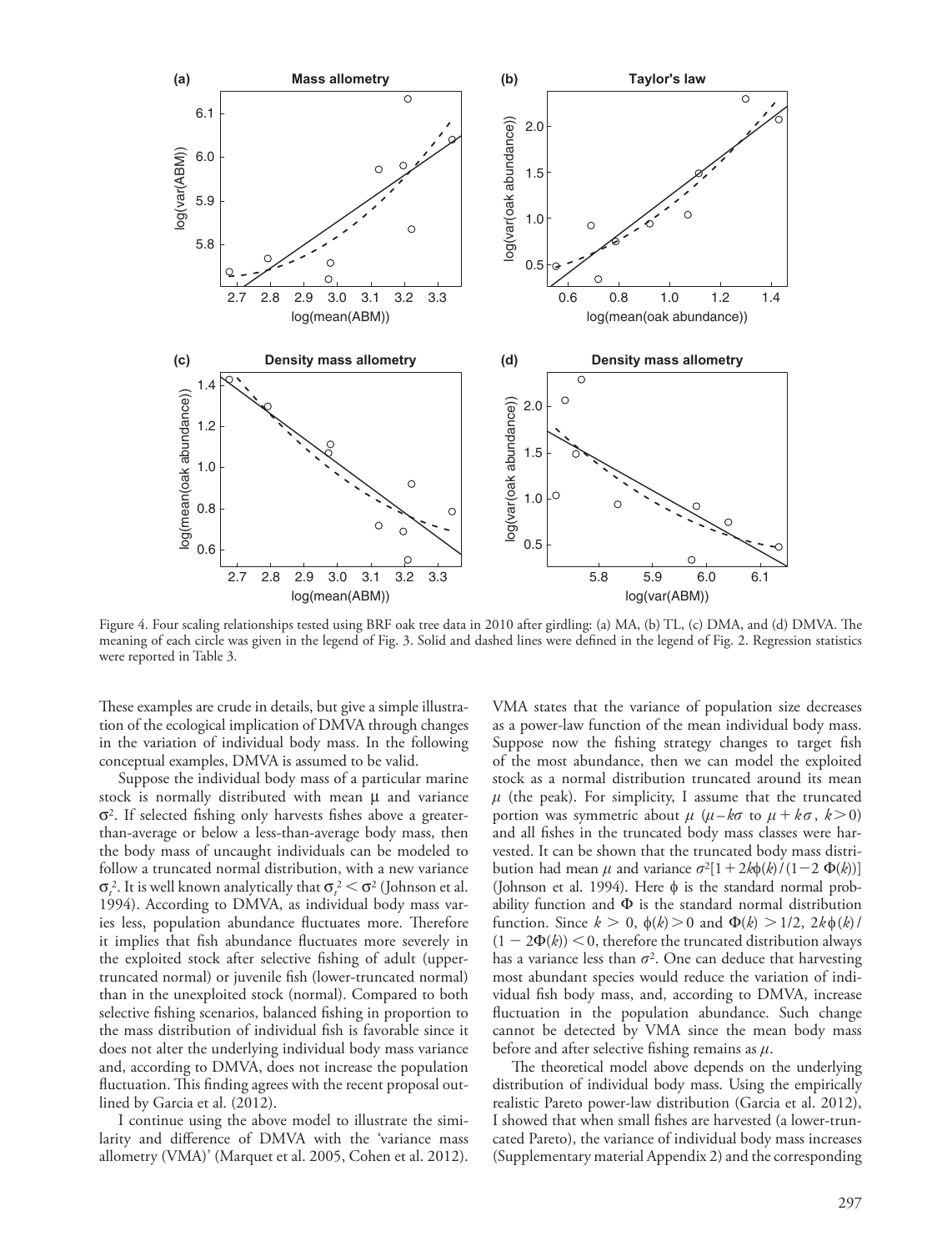population abundance fluctuates less according to DMVA. Biologically, selective fishing increases mortality rate and disturbs the natural growth of small individuals, which consequently shrinks the age classes, reduces the corresponding population abundance, and decreases the population fluctuation according to TL (smaller population abundance is associated with higher population variability). On the other hand, when large individuals are targeted (an uppertruncated Pareto), I showed that the variance of individual body mass decreases (Supplementary material Appendix 2) and the corresponding population abundance fluctuated more according to DMVA. In this case, the disappearance of large individuals could negatively affect the spawning activity, which consequently leads to increased fluctuation in fry and juvenile population abundances.

In conclusion, this work provided a comprehensive meta-analysis of the mean-variance individual body mass scaling in communities. The existence of mass allometry suggested that Taylor's law applies not only to population abundance or density, but also to functional trait at the individual level. Such finding broadens the applicability of Taylor's law and offers new channels to examine the underlying mechanisms of Taylor's law, which still remain unclear. The predicted scaling between individual body size variation and population abundance fluctuation (DMVA) showed that increased individual variation can stabilize population abundance and decreased individual variation can disturb population abundance. Increased individual body mass variation may enhance population's adaptation to changing environments, protect genetically superior individuals from predation, and facilitate reproduction and breeding, which all have a positive effect on the stability of population abundance. Despite these biological speculations, challenges remain in the search for a general theory of DMVA. For example, DMVA embodies distributions across two distinct biological organizations, thus the univariate statistical theory developed by Cohen and Xu (2015) is not applicable. Future research should address whether the predicted DMVA is a statistical consequence of the combined existing scaling relationships, or it follows certain biological or physical mechanisms.

*Acknowledgements –* The author thanks Long-Term Ecological Research Network and the contributors for the individual body mass data sets, William S. F. Schuster for the Black Rock Forest oak tree data, and Jeppe Kolding for the Lake Kariba fish sampling data. LTER data contributors (and their supports) are: Andrews Forest LTER (US National Science Foundation [NSF] Grant DEB-0823380, US Forest Service Pacific Northwest Research Station, and Oregon State University), Arctic LTER (NSF Grants DEB-981022, 9211775, 8702328; OPP-9911278, 9911681, 9732281, 9615411, 9615563, 9615942, 9615949, 9400722, 9415411, 9318529; BSR 9019055, 8806635, 8507493), Bonanza Creek LTER (NSF Grants DEB-0620579, DEB-0423442, DEB-0080609, DEB-9810217, DEB-9211769 and DEB-8702629, USDA Forest Service, Pacific Northwest Research Station [Agreement # RJVA-PNW-01-JV-11261952-231]), Cedar Creek LTER (NSF Grants DEB-0620652 and DEB-1234162, Cedar Creek Ecosystem Science Reserve, and the University of Minnesota), Central Arizona-Phoenix LTER (NSF Grants BCS-1026865, DEB-0423704 and DEB-9714833), Coweeta LTER (NSF Grants DEB-1440485, DEB-0823293, DEB-9632854 and DEB-0218001), Florida Coastal Everglades LTER (NSF Grants DEB-

1237517, DBI-0620409 and DEB-9910514), Forest Science Data Bank (Department of Forest Science, Oregon State University, and the U.S. Forest Service Pacific Northwest Research Station, Corvallis, Oregon), Georgia Coastal Ecosystems LTER (NSF Grants OCE-9982133, OCE-0620959 and OCE-1237140), Harvard Forest LTER (NSF Grants DEB- 0080592, DEB-0620443, DEB-1237491), Jornada Basin LTER (NSF Grant DEB-0618210), Kellogg Biological Station LTER (NSF Grant DEB-1027253 and Michigan State University AgBioResearch), Konza Prairie LTER (NSF Grants DEB-0218210 and DEB-0823341), Luquillo LTER (NSF Grants DEB-9705814, DEB-0080538, DEB-0218039, BSR-8811902, DEB-9411973, DEB-0963447, DEB-0620910 and DEB-1239764, U.S. Forest Service, and the University of Puerto Rico), Moorea Coral Reef LTER (NSF Grant OCE-0417412), Niwot Ridge LTER (NSF Grant DEB-1027341), North Temperate Lakes LTER (NSF Grant DEB-1440297), Palmer LTER (NSF Grants OPP-9011927, OPP-9632763 and OPP-0217282), Plum Island Ecosystems LTER (NSF Grants OCE-9726921, OCE-0423565, OCE-1058747 and OCE-1238212), Sevilleta LTER (NSF Grants DEB-9634135, DEB-0236154, DEB-0832652 and DEB-0936498), Shortgrass Steppe LTER (NSF Grant DEB-1027319), and Virginia Coast Reserve LTER (NSF Grants BSR-8702333-06, DEB-9211772, DEB-9411974, DEB-0080381 and DEB-0621014). This work is based on a modified version and not the original data and documentation distributed by the data owners. The author declares no conflict of interest.

AUTHORSHIP: MX designed and performed research, analyzed the data, and wrote the paper.

## **References**

- Anderson, C. N. K. et al. 2008. Why fishing magnifies fluctuations in fish abundance. – Nature 452: 835–839.
- Anderson, R. M. et al. 1982. Variability in the abundance of animal and plant species. – Nature 296: 245–248.
- Angilletta Jr., M. J. et al. 2004. Temperature, growth rate and body size in ectotherms: fitting pieces of a life-history puzzle. – Integr. Comp. Biol. 44: 498–509.
- Ashton, K. G. 2002. Patterns of within-species body size variation of birds: strong evidence for Bergmann's rule. – Global Ecol. Biogeogr. 11: 505–523.
- Blackburn, T. M. et al. 1993. The relationship between abundance and body size in natural animal assemblages. – J. Anim. Ecol. 62: 519–528.
- Blanckenhorn, W. U. 2000. The evolution of body size: what keeps organisms small? – Q. Rev. Biol. 75: 385–407.
- Bolnick, D. I. et al. 2011. Why intraspecific trait variation matters in community ecology. – Trends. Ecol. Evol. 26: 183–192.
- Brenneman, B. B. et al. 1978. Biomass of species and stands of West Virginia hardwoods. – In: Pope, P. E. (ed.), Proc. Central Hardwood Forest Conf. II. Purdue Univ., West Lafayette, IN, pp. 159–178.
- Brown, J. H. 1984. On the relationship between abundance and distribution of species. – Am. Nat. 124: 255–279.
- Brown, J. H. and Maurer, B. A. 1989. Macroecology: the division of food and space among species on continents. – Science 243: 1145–1150.
- Brown, J. H. et al. 1993. Evolution of body size: consequences of an energetic definition of fitness. – Am. Nat. 142: 573–584.
- Brown, J. H. et al. 1995. Spatial variation in abundance. Ecology 76: 2028–2043.
- Charnov, E. L. 1993. Life history invariants: some explorations of symmetry in evolutionary ecology. – Oxford Univ. Press.
- Clark, J. S. 2010. Individuals and the variation needed for high species diversity in forest trees. – Science 327: 1129–1132.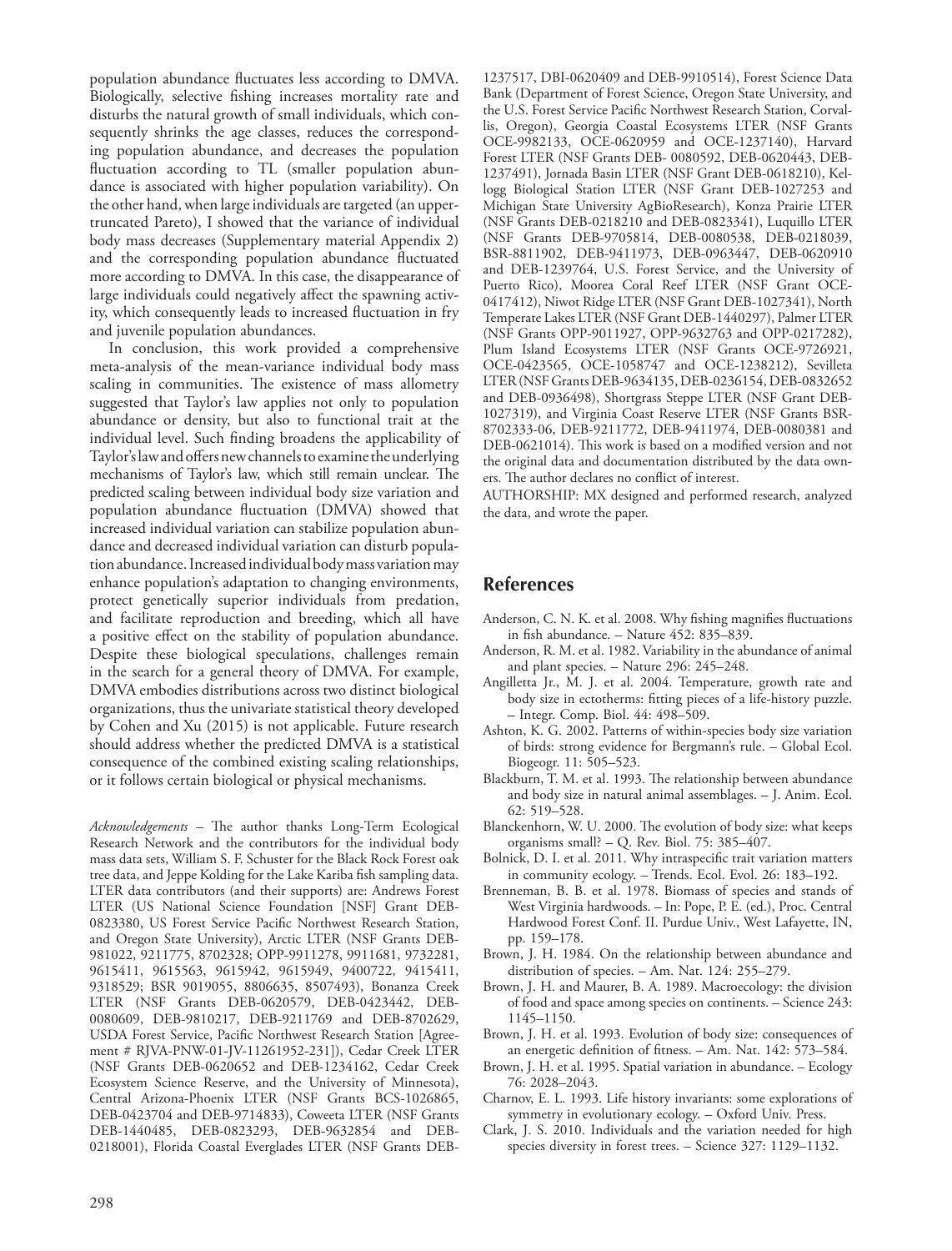- Cohen, J. E. and Xu, M. 2015. Random sampling of skewed distributions implies Taylor's power law of fluctuation scaling. – Proc. Natl Acad. Sci. USA. 112: 7749–7754.
- Cohen, J. E. et al. 2012. Allometric scaling of population variance with mean body size is predicted from Taylor's law and density-mass allometry. – Proc. Natl Acad. Sci. USA. 109: 15829–15834.
- Damuth, J. 1987. Interspecific allometry of population density in mammals and other animals: the independence of body mass and population energy-use. – Biol. J. Linn. Soc. 31: 193–246.
- Davis, S. et al. 2005. Fluctuating rodent populations and the risk to humans from rodent-borne zoonoses. – Vector-Borne Zoonot. 5: 305–314.
- Forsman, A. et al. 2015. Variable coloration is associated with dampened population fluctuations in noctuid moths. – Proc. R. Soc. B 282: 20142922.
- Garcia, S. M. et al. 2012. Reconsidering the consequence of selective fisheries. – Science 335: 1045–1047.
- Gardezi, T. and Silva, J. 1999. Diversity in relation to body size in mammals: a comparative study. – Am. Nat. 153: 110–123.
- Gelman, A. and Hill, J. 2006. Data analysis using regression and multilevel/hierarchical models. – Cambridge Univ. Press.
- Giometto, A. et al. 2013. Scaling body size fluctuations. Proc. Natl Acad. Sci. USA. 110: 4646–4650.
- Gouws, E. J. et al. 2011. Intraspecific body size frequency distributions of insects. – PLoS ONE 6: e16606.
- Hallgrímsson, B. and Maiorana, V. 2000. Variability and size in mammals and birds. – Biol. J. Linn. Soc. 70: 571–595.
- Hsieh, C.-H. et al. 2006. Fishing elevates variability in the abundance of exploited species. – Nature 443: 859–862.
- Johnson, N. L. et al. 1994. Continuous univariate distributions, vol. 1, 2nd edn. – Wiley.
- Keil, P. et al. 2010. Predictions of Taylor's power law, density dependence and pink noise from a neutrally modeled time series. – J. Theor. Biol. 265: 78–86.
- Kleiber, M. 1932. Body size and metabolism. Hilgardia 6: 315–353.
- Knouft, J. H. and Page, L. M. 2003. The evolution of body size in extant groups of North American freshwater fishes: speciation, size distributions and Cope's rule. - Am. Nat. 161: 413-421.
- Kolding, J. et al. 2003. Inshore fisheries and fish population changes in Lake Kariba. – In: Jul-Larsen, E. et al. (eds), Management, co-management or no management? Major dilemmas in southern African freshwater fisheries. Part 2: case studies. FAO, pp. 67–99.
- Kozłowski, J. and Gawelczyk, A. T. 2002. Why are species' body size distributions usually skewed to the right? – Funct. Ecol. 16: 419–432.

Supplementary material (Appendix oik-03100 at <www. oikosjournal.org/appendix/oik-03100>). Appendix 1–2.

- Long-Term Ecological Research Network 2015. Long-Term Ecological Research Network Data Portal. Available at: <https://portal.lternet.edu/nis/home.jsp>. Last accessed 29 August 2015.
- MacArthur, R. 1955. Fluctuations of animal populations and a measure of community stability. – Ecology 36: 533–536.
- Marquet, P. A. et al. 2005. Scaling and power-laws in ecological systems. – J. Exp. Biol. 208: 1749–1769.
- Martin, A. P. and Palumbi, S. R. 1993. Body size, metabolic rate, generation time, and the molecular clock. – Proc. Natl Acad. Sci. USA. 90: 4087–4091.
- Nee, S. et al. 1991. The relationship between abundance and body size in British birds. – Nature 351: 312–313.
- Oehlert, G. W. 1992. A note on the delta method. Am. Stat. 46:  $27-29$
- Peters, R. H. 1986. The ecological implications of body size. – Cambridge Univ. Press.
- Purvis, A. and Harvey, P. H. 1997. The right size for a mammal. – Nature 386: 332–333.
- Reuman, D. C. et al. 2008. Three allometric relations of population density to body mass: theoretical integration and empirical tests in 149 food webs. – Ecol. Lett. 11: 1216–1228.
- Schmidt-Nielsen, K. 1997. Animal physiology: adaptation and environment, 5th edn. – Cambridge Univ. Press.
- Smith, F. A. and Lyons, S. K. 2011. How big should a mammal be? A macroecological look at mammalian body size over space and time. – Phil. Trans. R. Soc. B 366: 2364–2378.
- Smock, L. A. 1980. Relationships between body size and biomass of aquatic insects. – Freshwater Biol. – 10: 375–383.
- Taylor, L. R. 1961. Aggregation, variance and the mean. Nature 189: 732–735.
- Taylor, L. R. 1984. Assessing and interpreting the spatial distributions of insect populations. – Annu. Rev. Entomol. 29: 321–357.
- Taylor, L. R. and Woiwod, I. P. 1980. Temporal stability as a density-dependent species characteristic. – J. Anim. Ecol. 49: 209–224.
- Taylor, L. R. et al. 1978. The density-dependence of spatial behaviour and rarity of randomness. – J. Anim. Ecol. 47: 383–406.
- West, G. B. et al. 1997. A general model for the origin of allometric scaling laws in biology. – Science 276: 122–126.
- Westoby, M. 1984. The self-thinning rule. Adv. Ecol. Res. 14: 167–225.
- White, E. P. et al. 2007. Relationships between body size and abundance in ecology. – Trends. Ecol. Evol. 22: 323–330.
- Zhou, S. et al. 2010. Ecosystem-based fisheries management requires a change to the selective fishing philosophy. – Proc. Natl Acad. Sci. USA. 107: 9485–9489.